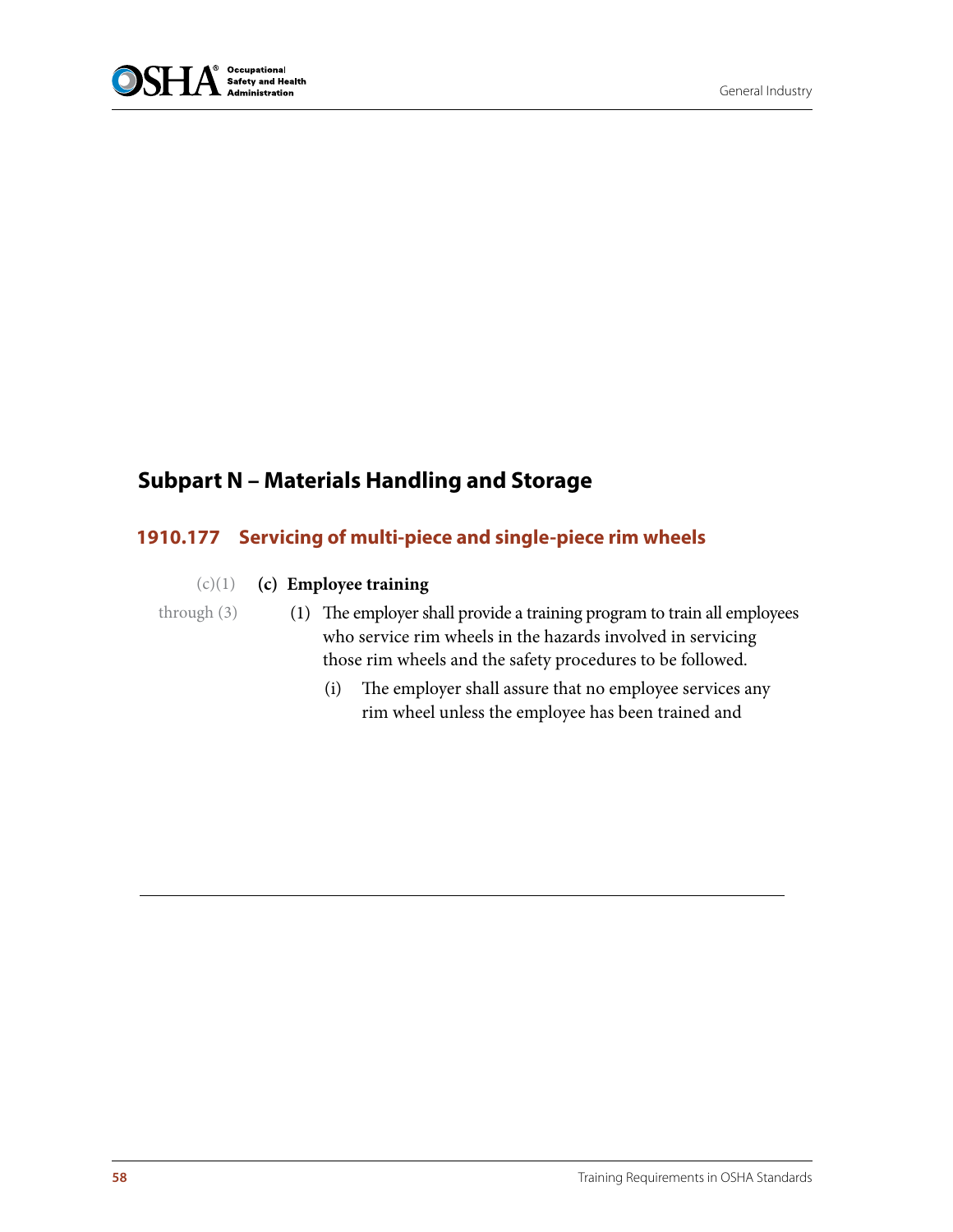

instructed in correct procedures of servicing the type of wheel being serviced, and in the safe operating procedures described in paragraphs (f) and (g) of this section.

- (ii) Information to be used in the training program shall include at a minimum, the applicable data contained in the charts (rim manuals) and the contents of this standard.
- (iii) Where an employer knows or has reason to believe that any of his employees is unable to read and understand the charts or rim manual, the employer shall assure that the employee is instructed concerning the contents of the charts and rim manual in a manner which the employee is able to understand.
- (2) The employer shall assure that each employee demonstrates and maintains the ability to service multi-piece rim wheels safely, including performance of the following tasks:
	- (i) Demounting of tires (including deflation);
	- (ii) Inspection and identification of rim wheel components;
	- (iii) Mounting of tires (including inflation within a restraining device or other safeguards required by this section);
	- (iv) Use of the restraining device or barrier, and other equipment required by this section;
	- (v) Handling of rim wheels;
	- (vi) Inflation of tire when a single piece rim wheel is mounted on a vehicle;
	- (vii) An understanding of the necessity of standing outside the trajectory both during the inflation of the tire and during inspection of the rim wheel following inflation; and
	- (viii)Installation and removal of rim wheels.
- (3) The employer shall evaluate each employee's ability to perform these tasks and to service rim wheels safely and shall provide additional training as necessary to assure that each employee maintains his or her proficiency.
- **(f) Safe operating procedure multi-piece rim wheels.** The employer shall establish a safe operating procedure for servicing multi-piece rim wheels and shall assure that employees are instructed in and follow that procedure. The procedure shall include at least the following elements:
	- (1) Tires shall be completely deflated before demounting by removal of the valve core.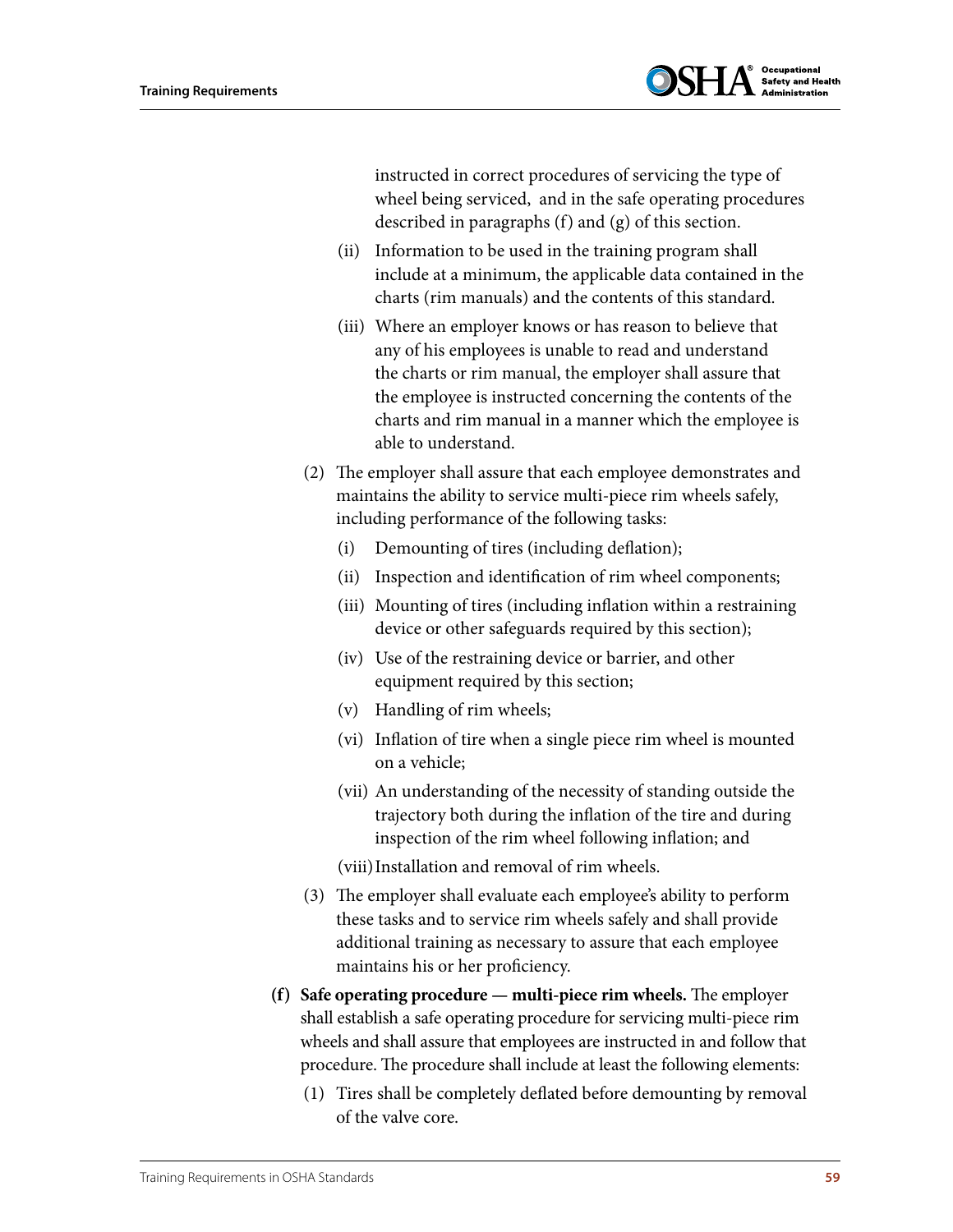

- (2) Tires shall be completely deflated by removing the valve core before a rim wheel is removed from the axle in either of the following situations:
	- (i) When the tire has been driven underinflated at 80% or less of its recommended pressure, or
	- (ii) When there is obvious or suspected damage to the tire or wheel components.
- (3) Rubber lubricant shall be applied to bead and rim mating surfaces during assembly of the wheel and inflation of the tire, unless the tire or wheel manufacturer recommends against it.
- (4) If a tire on a vehicle is underinflated but has more than 80% of the recommended pressure, the tire may be inflated while the rim wheel is on the vehicle provided remote control inflation equipment is used, and no employees remain in the trajectory during inflation.
- (5) Tires shall be inflated outside a restraining device only to a pressure sufficient to force the tire bead onto the rim ledge and create an airtight seal with the tire and bead.
- (6) Whenever a rim wheel is in a restraining device the employee shall not rest or lean any part of his body or equipment on or against the restraining device.
- (7) After tire inflation, the tire and wheel components shall be inspected while still within the restraining device to make sure that they are properly seated and locked. If further adjustment to the tire or wheel components is necessary, the tire shall be deflated by removal of the valve core before the adjustment is made.
- (8) No attempt shall be made to correct the seating of side and lock rings by hammering, striking or forcing the components while the tire is pressurized.
- (9) Cracked, broken, bent or otherwise damaged rim components shall not be reworked, welded, brazed, or otherwise heated.
- (10)Whenever multi-piece rim wheels are being handled, employees shall stay out of the trajectory unless the employer can demonstrate that performance of the servicing makes the employee's presence in the trajectory necessary.
- (11) No heat shall be applied to a multi-piece wheel or wheel component.